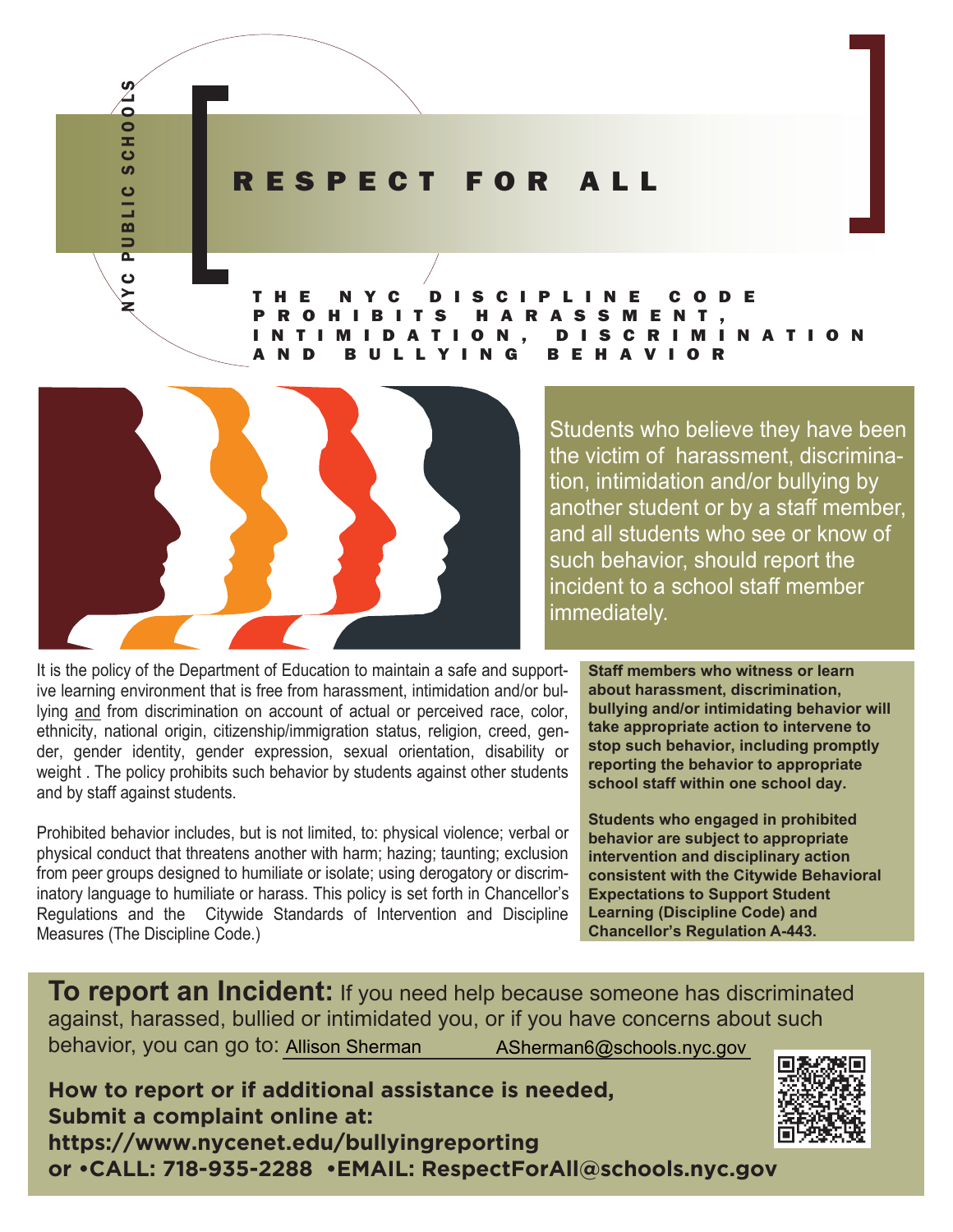# CHECK & RESPECT

**THE NYC DISCIPLINE CODE AND CHANCELLOR'S REGULATION A-831 PROHIBIT SEXUAL HARASSMENT BY STUDENTS AGAINST OTHER STUDENTS** 

If you feel that you have been the victim of, or witnessed, such behavior by another student, please let your teacher, counselor, the school-designated staff member listed below or someone else on the school staff know. If you feel uncomfortable making a report to a school staff member, you may confidentially contact the Office of Safety and Youth Development by emailing your complaint to [RespectforAll@schools.nyc.gov.](mailto:RespectforAll@schools.nyc.gov) You may also make a confidential written report. Copies of the complaint form and Chancellor's Regulation A-831 are available in the principal's office or on the DOE's website.

Sexual harassment includes unwelcome and uninvited sexual advances, requests for sexual favors, sexually motivated physical conduct and other verbal, non-verbal or physical conduct or communication of a sexual nature. It is a violation of DOE policy for students to engage in this behavior on school property or off-school grounds when the behavior disrupts or endangers the school community.

### **HOW TO REPORT OR IF ADDITIONAL ASSISTANCE IS NEEDED:**

- ▶ Submit complaint online at **<www.nycenet.edu/bullyingreporting>**
- ► Call **718-935-2288**
- ► E-mail: **[RespectForAll@schools.nyc.gov](mailto:RespectForAll@schools.nyc.gov)**
- ▶ Scan QR code for complaint form



The staff member at our school designated to handle complaints of student-to-student sexual harassment is:

Allison Sherman ASherman6@schools.nyc.gov